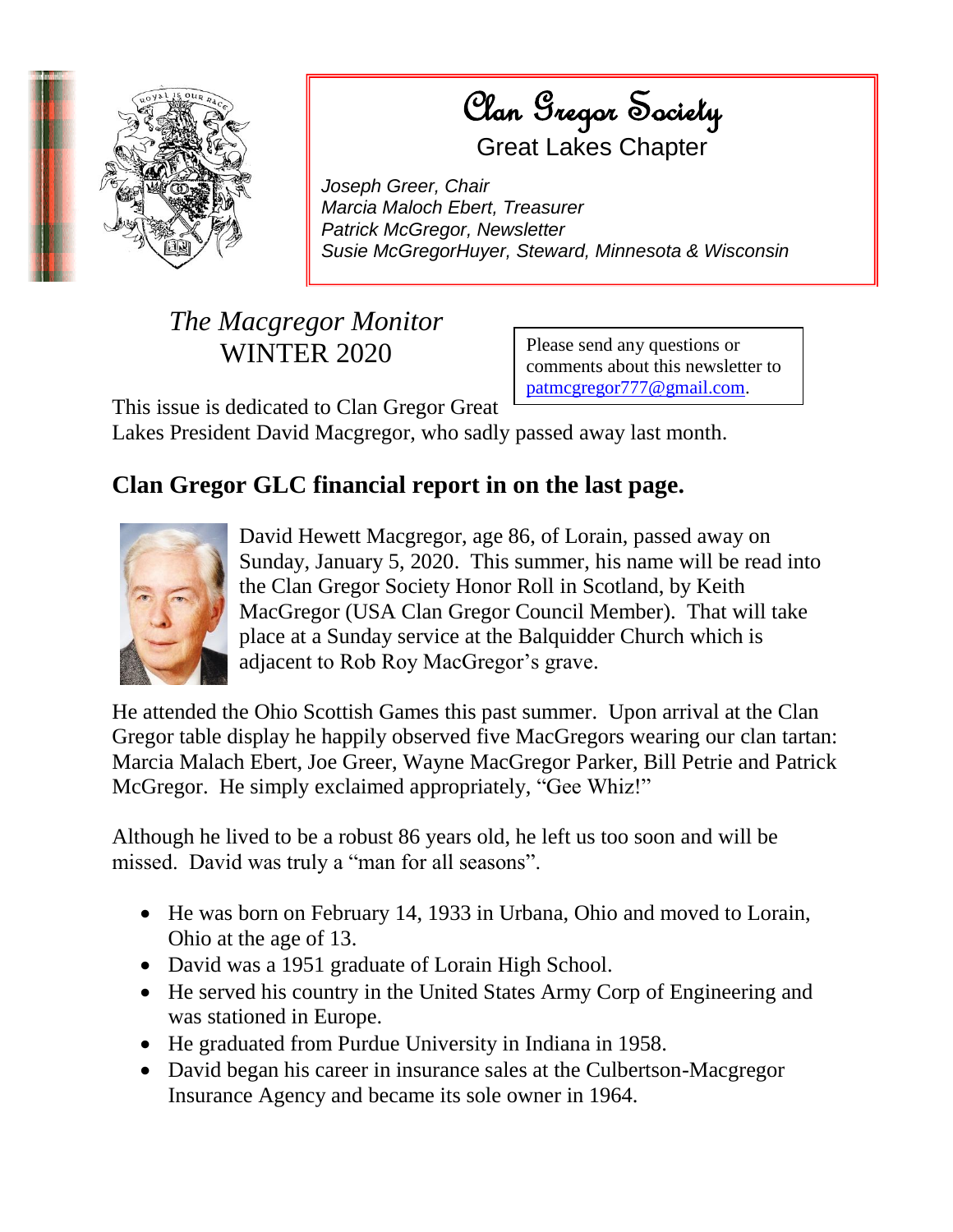- He served as the past President of the Lorain County Independent Insurance Agents of Lorain, the Lorain International Association, the Clan Gregor Society, and of the United British Society.
- He was a member of the University Club, Towne Club and the Cotillion Club.
- He served as trustee of the Scottish American Cultural Society, Goodwill of Lorain County, and a Founding Father of the Black River Historical Society of Lorain.
- He was also a Mason and was a member of the Kiwanis Club.
- David enjoyed landscaping, Scottish events, and being a tenor drummer with the Lochaber Pipe Band.

He is survived by his wife of 34 years, Kathi Macgregor; we thank her for her many years in support of Clan Gregor.

## How David and Kathi met:

There is an annual festival in Lorain called Lorain International. "In 1983 it spotlighted Scotland and as President that year, David presided over the Scottish community. It had a breakfast hosting 500 people with a speaker. David, that year, invited Allan Bean, the astronaut. (He is a McBean). They remained corresponding friends after that. Then a musical night with lots of bagpipes. It's a night of entertainment by the nationality. My drill team performed a precision drill accompanied by David's Lochaber Pipeband. That is when we met."



*David, Tenor Drummer in Lacaber Pipe Band*

Originally printed in Summer 2019 issue: David Macgregor's nickname is Weegee": You may notice that David spells his surname with a lower case "g". This spelling variant, per his wife Kathi, "began when his grandfather was the auditor of the Pittsburgh Steamship company. As auditor, there were many checks to sign. Instead of lifting the pen to make the capital "g", which took additional time, he continued the penstroke with a small g which has continued in his lineage. The Locaber Pipe Band referred to him as a Macgregor with a wee g...and thus his nickname of "Weegee"…"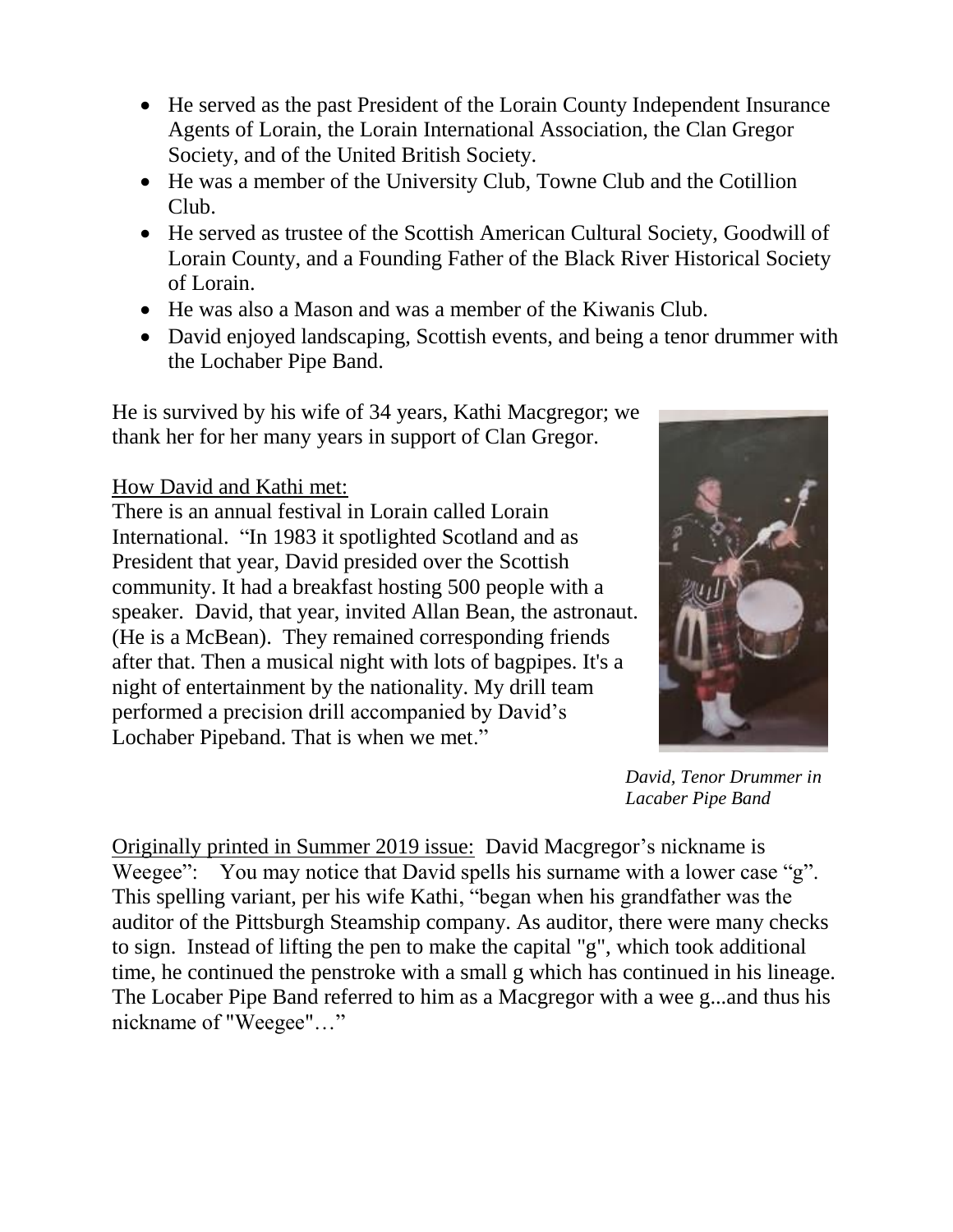Messsage from Wayne MacGregor Parker, Chairman Clan Gregor Society Canada Chapter (our Sister Chapter):

"David was President of the Great Lakes Chapter at the same time I was Chairman from 1995- 2003. During our years together on Gregor business I came to know him as dear, principled man and a dedicated husband. Never forceful or selfserving, he had a certain polish and statesmanship that let you know you were dealing with a quality leader. I admired his sense of humor and practicality. David always had a story to tell punctuated with his dry little smile and sharp wit. I am so grateful we had the chance to spend some quality time together at the Ohio Games in June. This was a happy connection for me. A solid Gregor through and through, he will be missed."



*David overseeing the children's games, which he organized for many years, at the Ohio Scottish games in 2014. Picture provided by Marcia Malach Ebert.*

We now have a Facebook Group; search for Clan Gregor Society Great Lakes.

Future plans/dates:

- CGS GLC Website is under development and will be ready soon.
- Host tent at Games in Berea, Ohio (June 26  $& 27, 2020$ ),
- Eagan, Minnesota (Susie), (July 18, 2020),
- Ligonier PA (Sep 2020) and in Fergus ONT (Aug 2020)
- Adding in 2020 western MI (Patrick) and Edinboro PA (Joe); add other state games in region, if volunteers step up
- 2021: one hosted social gathering (e.g., Robert Burns or Rob Roy dinner)
- 2022: International Clan Gregor Gathering in Scotland to mark the 200th anniversary of the founding of the Clan Gregor Society <http://www.clangregor.com/international-gathering-2022/>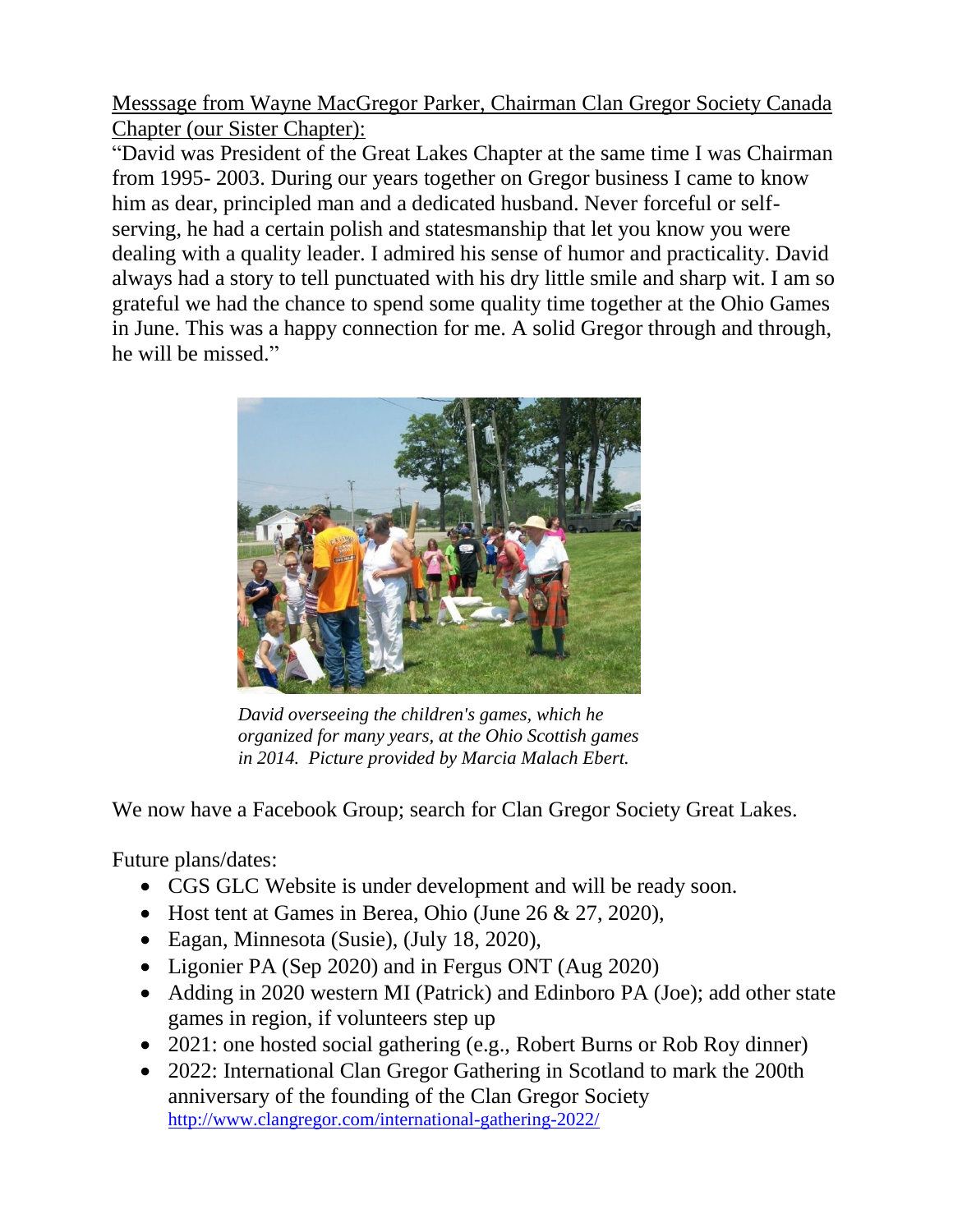| SUMMARY OF CLAN GREGOR GLC INCOME AND EXPENSES |                   |               |  |
|------------------------------------------------|-------------------|---------------|--|
|                                                |                   |               |  |
|                                                | FY 2018           | FY 2019       |  |
|                                                |                   |               |  |
| <b>INCOME</b>                                  |                   |               |  |
| Dues                                           | \$<br>330.00      | \$<br>478.00  |  |
| W&M income(w.o. Rob Roy)                       | \$<br>10.00       | \$<br>146.00  |  |
| Other                                          | \$<br>100.00      | \$<br>58.00   |  |
| <b>Teller Error</b>                            | \$<br>30.00       |               |  |
| <b>TOTAL INCOME</b>                            | $\zeta$<br>470.00 | \$682.00      |  |
|                                                |                   |               |  |
| <b>EXPENSES</b>                                |                   |               |  |
| Dues to Scotland                               | \$<br>300.00      | \$<br>240.00  |  |
| Insurance                                      | \$<br>250.00      | \$<br>250.00  |  |
| Postage                                        | \$<br>37.25       | \$<br>50.00   |  |
| Games                                          | \$<br>70.00       | \$<br>149.00  |  |
| Fee to change name on account                  |                   | \$<br>21.50   |  |
|                                                |                   |               |  |
| <b>TOTAL EXPENSES</b>                          | \$<br>657.25      | \$<br>710.50  |  |
|                                                |                   |               |  |
| <b>INCOME - EXPENSE</b>                        | \$<br>(187.25)    | \$<br>(28.50) |  |
|                                                |                   |               |  |
| <b>RECONCILIATION WITH CHECKING ACCOUNT</b>    |                   |               |  |
|                                                |                   |               |  |
| <b>CHECKING, START OF FY</b>                   | \$<br>998.09      | \$<br>810.84  |  |
| <b>CHECKING, END OF FY</b>                     | \$<br>810.84      | \$<br>662.34  |  |
| <b>NET CHANGE</b>                              | \$<br>(187.25)    | \$ (148.50)   |  |
|                                                |                   |               |  |